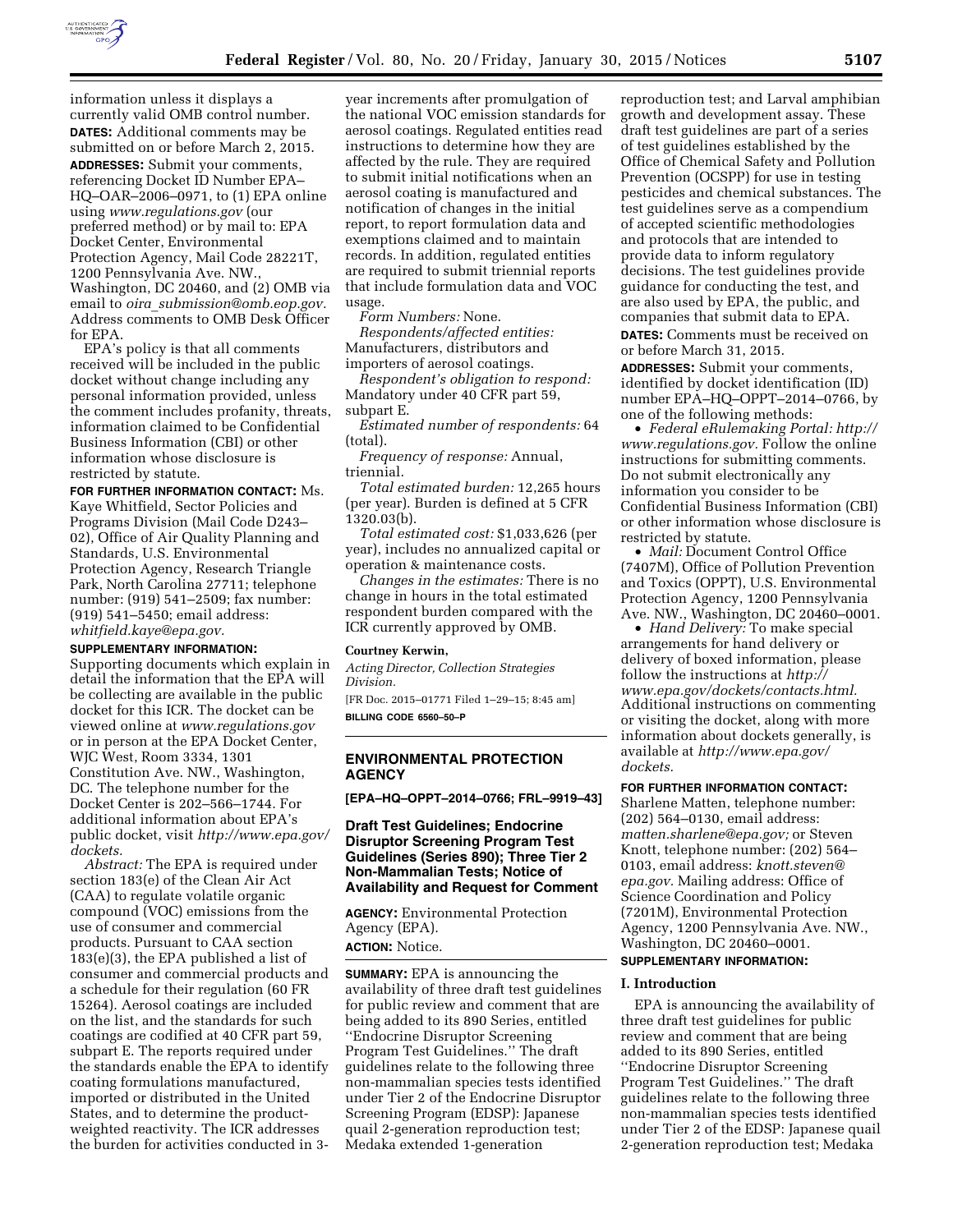extended 1-generation reproduction test; and Larval amphibian growth and development assay.

These draft test guidelines are part of a series of test guidelines established by OCSPP for use in testing pesticides and chemical substances to develop data for submission to the Agency under the Federal Food, Drug and Cosmetic (FFDCA) section 408 (21 U.S.C. 346a), the Federal Insecticide, Fungicide and Rodenticide Act (FIFRA) (7 U.S.C. 136 *et seq.*), and the Toxic Substances Control Act (TSCA) (15 U.S.C. 2601 *et seq.*). The test guidelines serve as a compendium of accepted scientific methodologies and protocols that are intended to provide data to inform regulatory decisions under TSCA, FIFRA, and/or FFDCA.

The test guidelines provide guidance for conducting the test, and are also used by EPA, the public, and companies that are subject to data submission requirements under TSCA, FIFRA, and/ or FFDCA. As guidance documents, the test guidelines are not binding on either EPA or any outside parties, and EPA may depart from the test guidelines where circumstances warrant and without prior notice. At places in this guidance, the Agency uses the word ''should.'' In this guidance, use of ''should'' with regard to an action means that the action is recommended rather than mandatory. The procedures contained in the test guidelines are recommended for generating the data that are the subject of the test guideline, but EPA recognizes that departures may be appropriate in specific situations. You may propose alternatives to the recommendations described in the test guidelines, and the Agency will assess them for appropriateness on a case-bycase basis.

#### **II. General Information**

## *A. Does this action apply to me?*

This action is directed to the public in general. Although this action may be of particular interest to those persons who are or may be required to conduct testing of pesticides and chemical substances for submission to EPA under TSCA, FIFRA, and/or FFDCA, the Agency has not attempted to describe all the specific entities that may be affected by this action.

## *B. What should I consider as I prepare my comments for EPA?*

1. *Submitting CBI.* Do not submit this information to EPA through regulations.gov or email. Clearly mark the part or all of the information that you claim to be CBI. For CBI information in a disk or CD–ROM that

you mail to EPA, mark the outside of the disk or CD–ROM as CBI and then identify electronically within the disk or CD–ROM the specific information that is claimed as CBI. In addition to one complete version of the comment that includes information claimed as CBI, a copy of the comment that does not contain the information claimed as CBI must be submitted for inclusion in the public docket. Information so marked will not be disclosed except in accordance with procedures set forth in 40 CFR part 2.

2. *Tips for preparing your comments.*  When preparing and submitting your comments, see the commenting tips at *[http://www.epa.gov/dockets/](http://www.epa.gov/dockets/comments.html) [comments.html.](http://www.epa.gov/dockets/comments.html)* 

## **III. Overview**

#### *A. What is the EDSP?*

The EDSP is established under FFDCA section 408(p), which requires EPA to develop a chemical substance screening program using appropriate validated test systems and other scientifically relevant information to determine whether certain chemical substances may have hormonal effects. The EDSP consists of a two-tiered approach to screen chemical substances for potential endocrine disrupting effects. The purpose of Tier 1 screening is to identify chemical substances that have the potential to interact with the estrogen, androgen, or thyroid hormone systems using a battery of assays. Chemical substances that have the potential to interact with the estrogen, androgen or thyroid systems may proceed to Tier 2 testing, which is designed to identify any adverse endocrine-related effects caused by the chemical substance, and to establish a quantitative relationship between the dose and that endocrine effect. Additional information about the EDSP is available at *[http://www.epa.gov/endo.](http://www.epa.gov/endo)* 

1. *Tests considered for EDSP Tier 2.*  In the December 1998 EDSP Policy Statement (Ref. 1), the Agency explained that the purpose of the testing stage (Tier 2) is to characterize the likelihood, nature, and dose-response relationship of any estrogen-, androgen-, and thyroid-related effects caused by a chemical substance in humans or wildlife. At that time, EPA identified the following nonmammalian tests under Tier 2 of EDSP: Amphibian reproduction and developmental toxicity, avian reproduction, fish reproduction, and invertebrate reproduction.

EPA followed the general validation principles of the Organization for Economic Co-Operation and

Development (OECD) and the Intergovernmental Interagency Coordinating Committee on the Validation of Alternative Methods (ICCVAM) in the development of the four non-mammalian Tier 2 tests. In June 2013, the FIFRA Scientific Advisory Panel (SAP), a Federal advisory committee chartered under the Federal Advisory Committee Act (5 U.S.C. Appendix), reviewed draft protocols and supporting data for the four non-mammalian Tier 2 tests (Ref. 2): Japanese quail 2-generation toxicity test; Medaka extended 1-generation reproduction test; Larval amphibian growth and development assay; and mysid 2-generation toxicity test.

2. *Status of the mysid 2-generation toxicity test.* Although the mysid 2 generation toxicity test was generally supported by the FIFRA SAP, the data were not considered fully reliable across all endpoints and the results were not repeatable across laboratories without recommended improvements (Ref. 2). The FIFRA SAP and public commenters also stated that endpoints in the mysid 2-generation toxicity test are also provided to a large extent by the current mysid chronic life cycle test (Ref. 3), a test used effectively to assess the risk of chemical substances that may disrupt invertebrate growth, development, and reproduction, such as, insect growth regulators that disrupt development mediated by invertebrate hormones (Ref. 2). While concerns were expressed for certain aspects of the mysid 2 generation toxicity test, there were advancements in other features of the assay, particularly regarding culturing conditions and control performance.

Based on all of these factors, the Agency intends to consider and potentially incorporate, as appropriate, test design features from the mysid 2 generation toxicity test when updating and finalizing the existing draft mysid chronic life cycle test guideline (Ref. 4) assessing development, growth, reproductive, and toxicity endpoints. This may include the option of extending the mysid chronic life cycle test to a second generation. Expansion of the mysid chronic life cycle test was one of the Agency's options discussed in the December 1998 EDSP Policy Statement (Ref. 1). The existing OCSPP Test Guideline 850.1350 is intended to meet current and future testing requirements for data submitted to EPA under FFDCA, FIFRA, and TSCA (Ref. 4).

## *B. How were the draft test guidelines developed?*

The FIFRA SAP supported the scientific rationale and purpose,